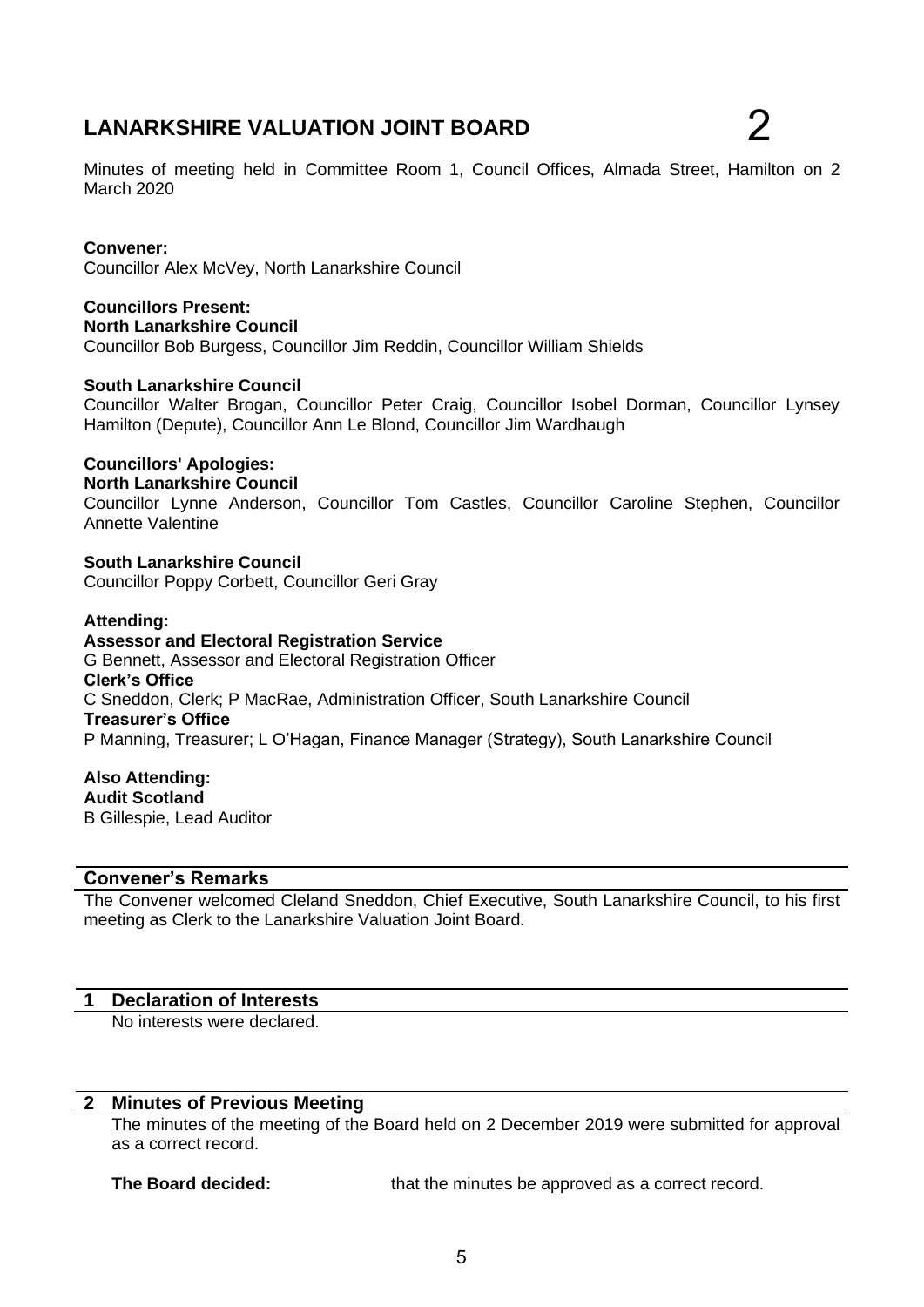# **3 Revenue Budget Monitoring and Probable Outturn Position 2019/2020 - Lanarkshire Valuation Joint Board**

A report dated 31 January 2020 by the Treasurer was submitted comparing the Board's actual expenditure at 31 January 2020 against the budgeted expenditure for 2019/2020 and providing a forecast for the year to 31 March 2020.

As at 31 January 2020, there was an underspend of £0.545 million on the Board's revenue budget. Following the probable outturn exercise, the position was an anticipated underspend of £0.635 million resulting in a transfer to Reserves of £0.465 million. This would leave a balance of £0.889 million to be carried into 2020/2021.

## **The Board decided:**

- **(1)** that the underspend on the Board's revenue budget of £0.545 million at 31 January 2020, as detailed in Appendix A to the report, be noted; and
- **(2)** that it be noted that, following the probable outturn exercise, there would be an underspend of £0.635 resulting in a transfer to Reserves of £0.465 million, leaving a Reserves balance of £0.889 million at 31 March 2020.

*[Reference: Minutes of 2 December 2019 (Paragraph 3)]*

## **4 Risk Register Update 2020**

A report dated 13 February 2020 by the Assessor and Electoral Registration Officer was submitted on the review and update of Lanarkshire Valuation Joint Board's Risk Register for 2020.

The Board's Organisational Risk Register had been fully reviewed by the management team and updated to reflect a reassessment of existing risks on the register and to document new risks which had emerged.

The review had identified 41 risks, which had been categorised as follows:-

- 3 as high risk
- 18 as medium risk
- 20 as low risk

The updated register was attached as Appendix 1 to the report. The Risk Scoring Matrix, which explained the allocation of inherent and residual risk, was attached as Appendix 2 to the report.

Officers responded to members' questions on various aspects of the report.

**The Board decided:** that the report be noted.

*[Reference: Minutes of 4 March 2019 (Paragraph 7)]*

## **5 Progress Update**

A report dated 13 February 2020 by the Assessor and Electoral Registration Officer was submitted on:-

- an overview of the Service
- current issues and Service priorities